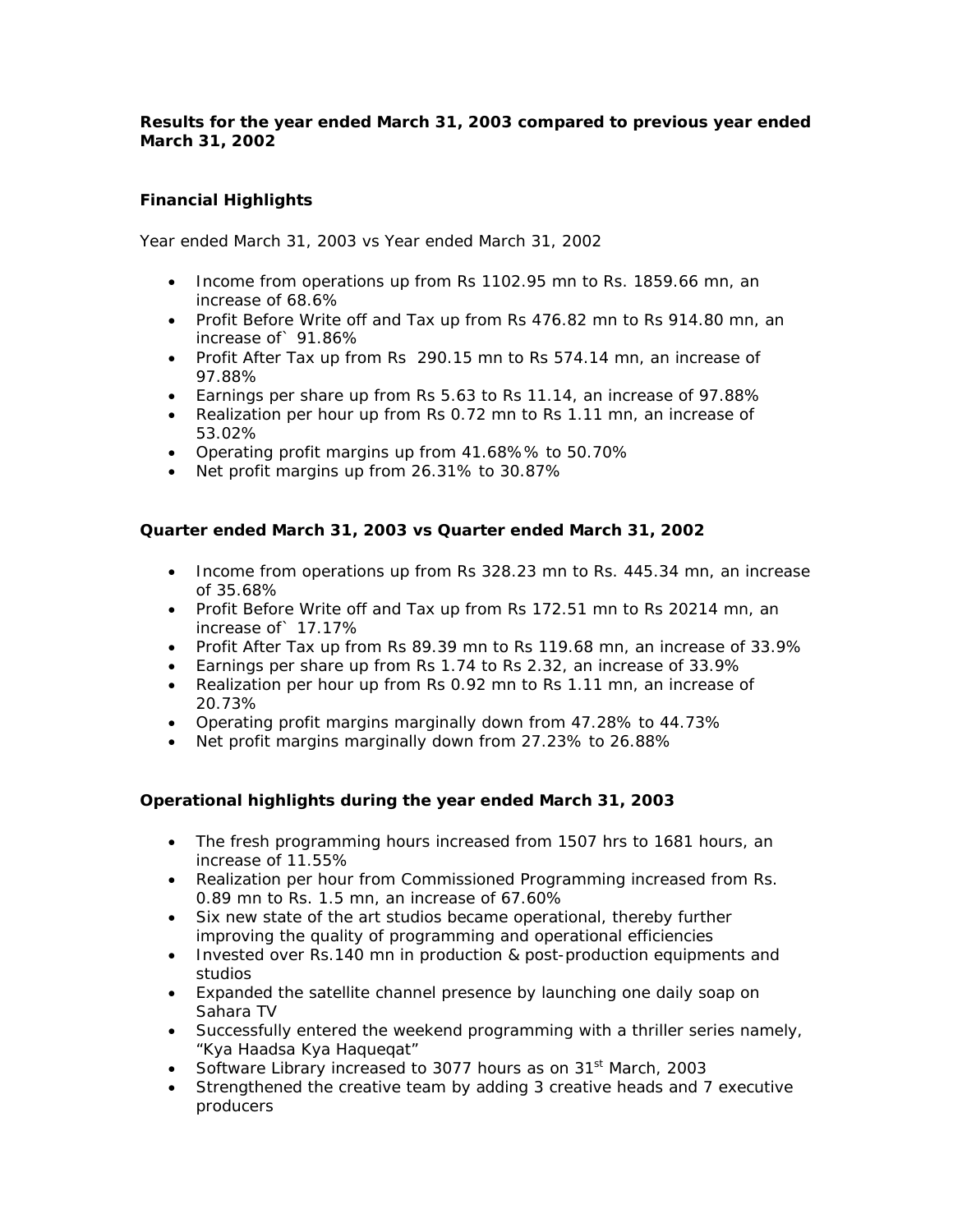- Balaji's programming continues to dominate 12 of the top 20 programmes in Hindi Cable & Satellite Channels
- Recommended final dividend of Rs. 1.50 per share (75% on par value of Rs. 2 per share) amounting to Rs. 77.27 mn. Total Dividend for the year of Rs. 3 per share (150% on par value of Rs. 2 per share) amounting to Rs.154.55 mn
- Cash and Cash Equivalents of Rs. 499.19 mn as on 31<sup>st</sup> March, 2003

Commenting on the company's performance, **Mrs. Shobha Kapoor, CEO and Managing Director** said,

"Year 2002-2003 was a year of excellent performance, during which we successfully launched new genres of programmes and invested heavily to build state of art infrastructure and systems within the organization to further improve the quality of our programming. Now, times are challenging as well as exciting for the industry as a whole. We have drawn up what we believe will be the winning strategies to deliver more entertainment to our viewers and further improve revenues for our channel partners. I am confident that Balaji is well-equipped to meet new challenges and set new precedents as we have always focused on building long term competitiveness."

Results for the year ended March 31, 2003 (Rs. In Lakhs)

The audited financial results for the year ended March 31, 2003 were taken on record by the Board at its meeting held on May 22, 2003.

The profit and loss account is summarized below: (in Rs. mn except per share data)

| Particulars                                                         | Year ended March 31, | Growth% |           |
|---------------------------------------------------------------------|----------------------|---------|-----------|
|                                                                     | 2003                 | 2002    |           |
| <b>INCOME FROM OPERATIONS</b>                                       | 1859.66              | 1102.95 | 68.61%    |
| <b>TOTAL EXPENDITURE</b>                                            | 916.76               | 643.23  | 42.52%    |
| <b>OPERATING PROFIT</b>                                             | 942.90               | 459.73  | 105.10%   |
| Interest                                                            | 0.59                 | 0.39    | 52.1%     |
| Depreciation                                                        | 42.43                | 10.66   | 298.03%   |
| <b>OPERATING PROFIT AFTER INTEREST &amp;</b><br><b>DEPRECIATION</b> | 899.88               | 448.68  | 100.56%   |
| Other Income                                                        | 14.91                | 28.14   | $-47.01%$ |
| PROFIT BEFORE TAX & WRITE OFFS                                      | 914.79               | 476.82  | 91.85%    |
| Provision for Taxation                                              | 331.06               | 155.28  | 113.20%   |
| Deferred Revenue Expenditure w/off                                  | 9.58                 | 31.39   | $-69.48%$ |
| <b>NET PROFIT AFTER TAX</b>                                         | 574.14               | 290.15  | 97.88%    |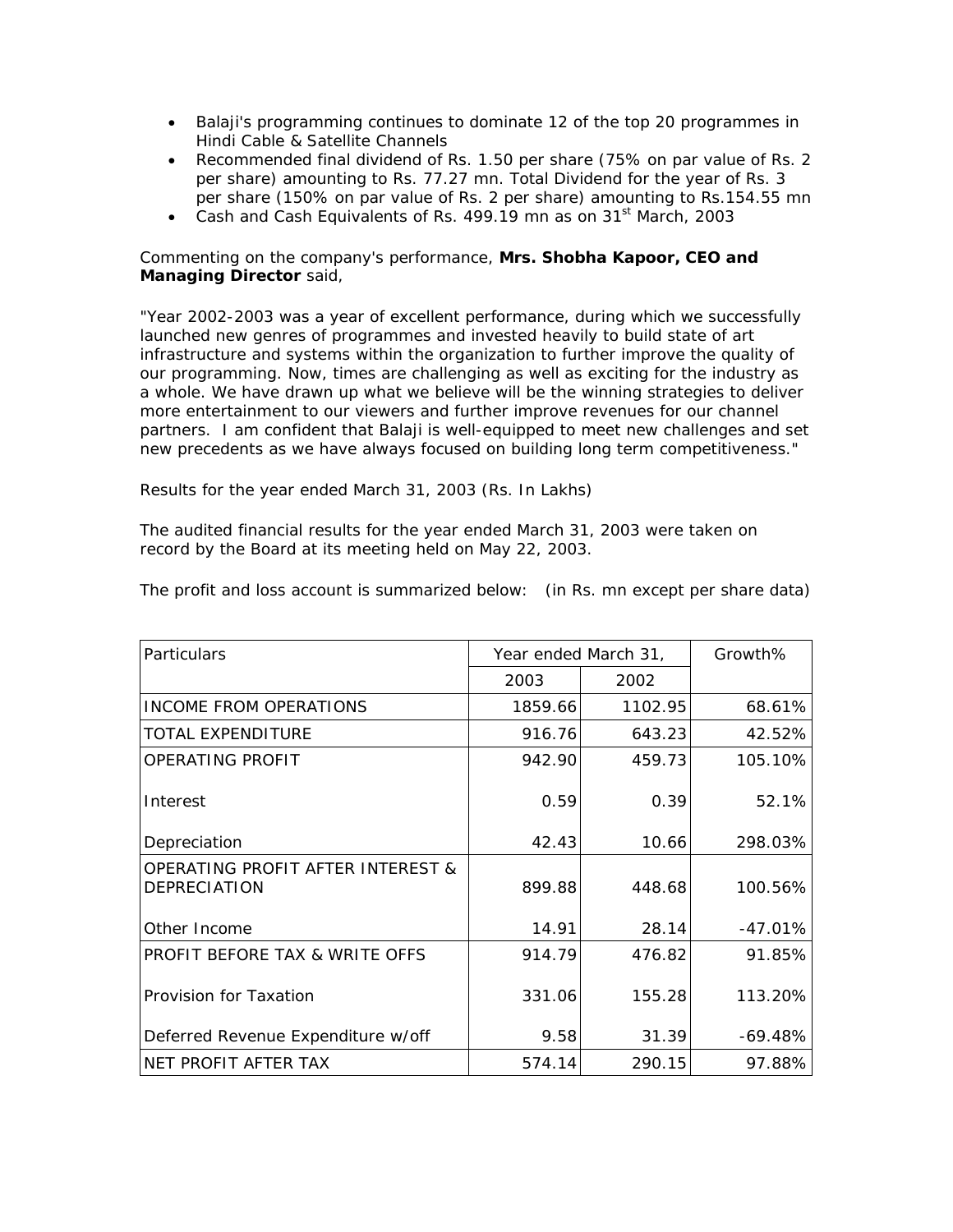| <b>EARNINGS PER SHARE</b>             | 11.14  | 5.63   | 97.88% |
|---------------------------------------|--------|--------|--------|
| (Face Value is Rs. 2)                 |        |        |        |
| DIVIDEND PER SHARE                    | 3.00   | 1.00   | 200%l  |
| (Face Value is Rs. 2)                 |        |        |        |
| Dividend declared as a % of par value | 150%   | 50%    |        |
| <b>KEY RATIOS</b>                     |        |        |        |
| Operating Profit Margin (%)           | 50.70% | 41.68% |        |
| Net Profit Margin (%)                 | 30.87% | 26.31% |        |

## **Results for the quarter ended March 31, 2003**

The audited financial results for the quarter ended March 31, 2003 were taken on record by the Board at its meeting held on May 22, 2003.

The profit and loss account is summarized below: (in Rs. mn except per share data)

| Particulars                                                         | Year ended March 31, |         | Growth%   |
|---------------------------------------------------------------------|----------------------|---------|-----------|
|                                                                     | 2003                 | 2002    |           |
| <b>INCOME FROM OPERATIONS</b>                                       | 1859.66              | 1102.95 | 68.61%    |
| <b>TOTAL EXPENDITURE</b>                                            | 916.76               | 643.23  | 42.52%    |
| OPERATING PROFIT                                                    | 942.90               | 459.73  | 105.10%   |
| Interest                                                            | 0.59                 | 0.39    | 52.1%     |
| Depreciation                                                        | 42.43                | 10.66   | 298.03%   |
| <b>OPERATING PROFIT AFTER INTEREST &amp;</b><br><b>DEPRECIATION</b> | 899.88               | 448.68  | 100.56%   |
| Other Income                                                        | 14.91                | 28.14   | $-47.01%$ |
| PROFIT BEFORE TAX & WRITE OFFS                                      | 914.79               | 476.82  | 91.85%    |
| Provision for Taxation                                              | 331.06               | 155.28  | 113.20%   |
| Deferred Revenue Expenditure w/off                                  | 9.58                 | 31.39   | $-69.48%$ |
| NET PROFIT AFTER TAX                                                | 574.14               | 290.15  | 97.88%    |
| <b>EARNINGS PER SHARE</b>                                           | 11.14                | 5.63    | 97.88%    |
| (Face Value is Rs. 2)                                               |                      |         |           |
| <b>DIVIDEND PER SHARE</b>                                           | 3.00                 | 1.00    | 200%      |
| (Face Value is Rs. 2)                                               |                      |         |           |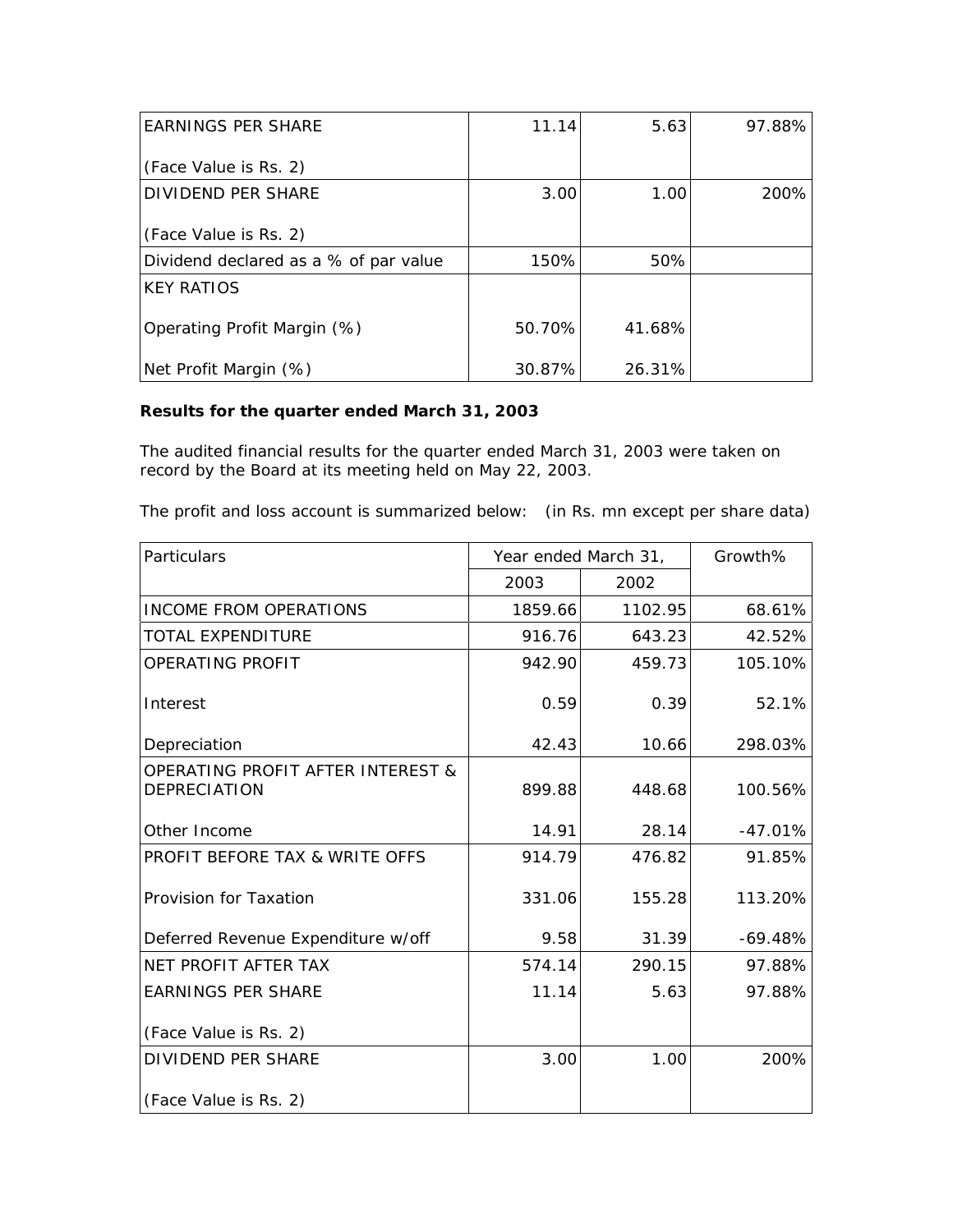| Dividend declared as a % of par value | 150%   | 50%    |  |
|---------------------------------------|--------|--------|--|
| <b>IKEY RATIOS</b>                    |        |        |  |
| <b>Operating Profit Margin (%)</b>    | 50.70% | 41.68% |  |
| Net Profit Margin (%)                 | 30.87% | 26.31% |  |

# **Results for the quarter ended March 31, 2003**

The audited financial results for the quarter ended March 31, 2003 were taken on record by the Board at its meeting held on May 22, 2003.

The profit and loss account is summarized below: (in Rs. mn except per share data)

| Particulars                                                  | Quarter ended<br>March 31, |        | Growth%        | Quarter<br>ended Dec | Growth %<br>in Q4 FY03 |
|--------------------------------------------------------------|----------------------------|--------|----------------|----------------------|------------------------|
|                                                              | 2003                       | 2002   |                | 31 2002              | over Q3<br>FY03        |
| <b>INCOME FROM OPERATIONS</b>                                | 445.34                     | 328.23 | 35.68%         | 526.95               | $-15.49%$              |
| <b>TOTAL EXPENDITURE</b>                                     | 246.14                     | 173.03 | 42.25%         | 245.38               | 0.31%                  |
| <b>OPERATING PROFIT</b>                                      | 199.20                     | 155.20 | 28.35%         | 281.57               | $-29.25%$              |
| Interest                                                     | 0.04                       | 0.08   | $-50.00\%$     | 0.32                 | $-87.50%$              |
| Depreciation                                                 | 11.09                      |        | 3.09 258.90%   | 12.10                | $-8.35%$               |
| OPERATING PROFIT AFTER<br><b>INTEREST &amp; DEPRECIATION</b> | 188.07                     | 152.03 | 23.71%         | 269.15               | $-30.12%$              |
| Other Income                                                 | 14.05                      |        | 20.48 - 31.40% | 0.47                 | 2921.51%               |
| PROFIT BEFORE TAX & WRITE<br><b>OFFS</b>                     | 202.12                     | 172.51 | 17.16%         | 269.61               | $-25.03%$              |
| Provision for Taxation                                       | 80.04                      | 75.28  | 6.32%          | 92.47                | $-13.44%$              |
| Deferred Revenue Expenditure<br>w/off                        | 2.40                       | 7.85   | $-69.43%$      | 2.40                 |                        |
| NET PROFIT AFTER TAX                                         | 119.68                     | 89.39  | 33.89%         | 174.75               | $-31.51%$              |
| <b>EARNINGS PER SHARE</b>                                    | 2.32                       | 1.74   | 33.89%         | 3.39                 | $-31.51%$              |
| (Face Value is Rs. 2)                                        |                            |        |                |                      |                        |
| <b>DIVIDEND PER SHARE</b>                                    |                            |        |                |                      |                        |
| (Face Value is Rs. 2)                                        |                            |        |                |                      |                        |
| Dividend declared as a % of par<br>value                     |                            |        |                |                      |                        |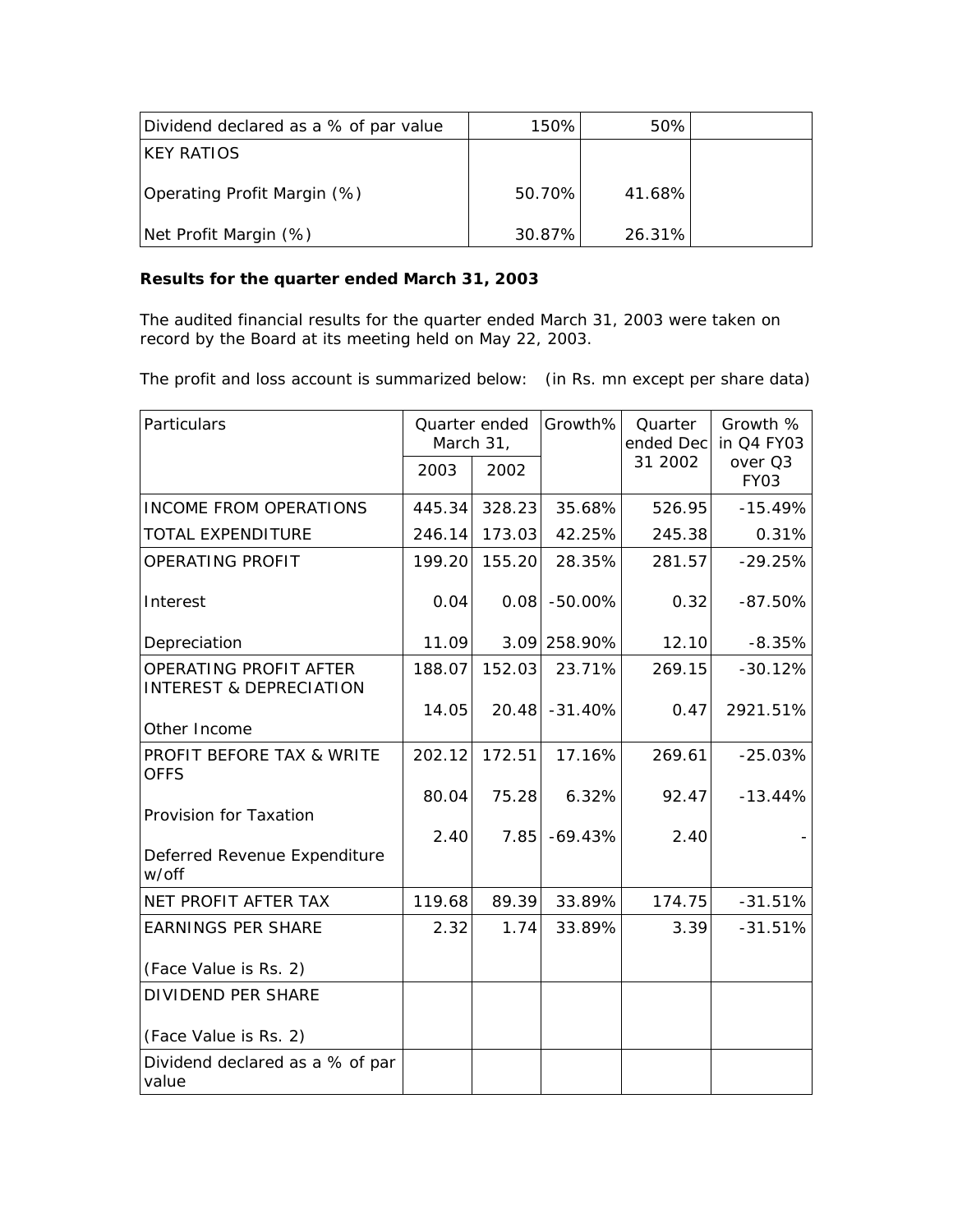| <b>IKEY RATIOS</b>                 |               |               |        |  |
|------------------------------------|---------------|---------------|--------|--|
| <b>Operating Profit Margin (%)</b> | 44.73% 47.28% |               | 53.43% |  |
| Net Profit Margin (%)              |               | 26.87% 27.23% | 33.16% |  |

### **Management discussion and analysis on Audited Financial Results of the Company for the Quarter and Year ended 31.12.2002**

### **Revenues**

The Company recorded income from operations of Rs. 445.34 mn during the quarter, up 35.68% y-o-y. Revenue contribution from commissioned programming was Rs.384.85 mn, up 38.58% y-o-y, while that of sponsored programming was Rs. 60.49 mn, up 19.71% y-o-y. The share of commissioned programming in the revenues during the quarter was 86.42%, while that of sponsored programming was 13.58%.

During the quarter, the revenues and margins from sponsored programming were under pressure due to the ICC Cricket World Cup resulting in the major share of advertising revenues shifting from general entertainment channels to Doordarshan Network and Sony Max. The revenues from commissioned programming were under pressure due to some of the lower margin commissioned programmes going off air, which resulted in average realizations per hour of commissioned programming increasing from Rs. 1.48 mn in Q3FY03 to Rs. 1.70 mn in Q4FY03.

The revenue-wise distribution between commissioned and sponsored programming during the quarter ended March 31, 2003, March 31, 2002 and December 31, 2002, is as follows:

| Programming                                   | Rs. mn |        |               | Percentage |     |               |
|-----------------------------------------------|--------|--------|---------------|------------|-----|---------------|
|                                               | Q4FY03 |        | Q4FY02 Q3FY03 | Q4FY03     |     | Q4FY02 Q3FY03 |
| Commissioned<br>(incl. Repeat<br>programming) | 384.85 | 277.71 | 433.05        | 86         | 85  | 821           |
| Sponsored                                     | 60.49  | 50.53  | 93.90         | 14         | 15  | 181           |
|                                               | 445.34 | 328.24 | 526.95        | 100        | 100 | 100           |

### **Channel Wise Revenue**

The Channel wise Revenue distribution during the quarter ended March 31, 2003, March 31, 2002and December 31, 2002, is as follows:

| <b>Channels</b>   | Rs. mn                          |        |               | Percentage |               |    |
|-------------------|---------------------------------|--------|---------------|------------|---------------|----|
|                   | O <sub>4</sub> FY <sub>03</sub> |        | Q4FY02 Q3FY03 | IQ4FY03    | Q4FY02 Q3FY03 |    |
| Star, Sony, Zee & | 384.85                          | 269.34 | 433.05        | 86         | 82            | 82 |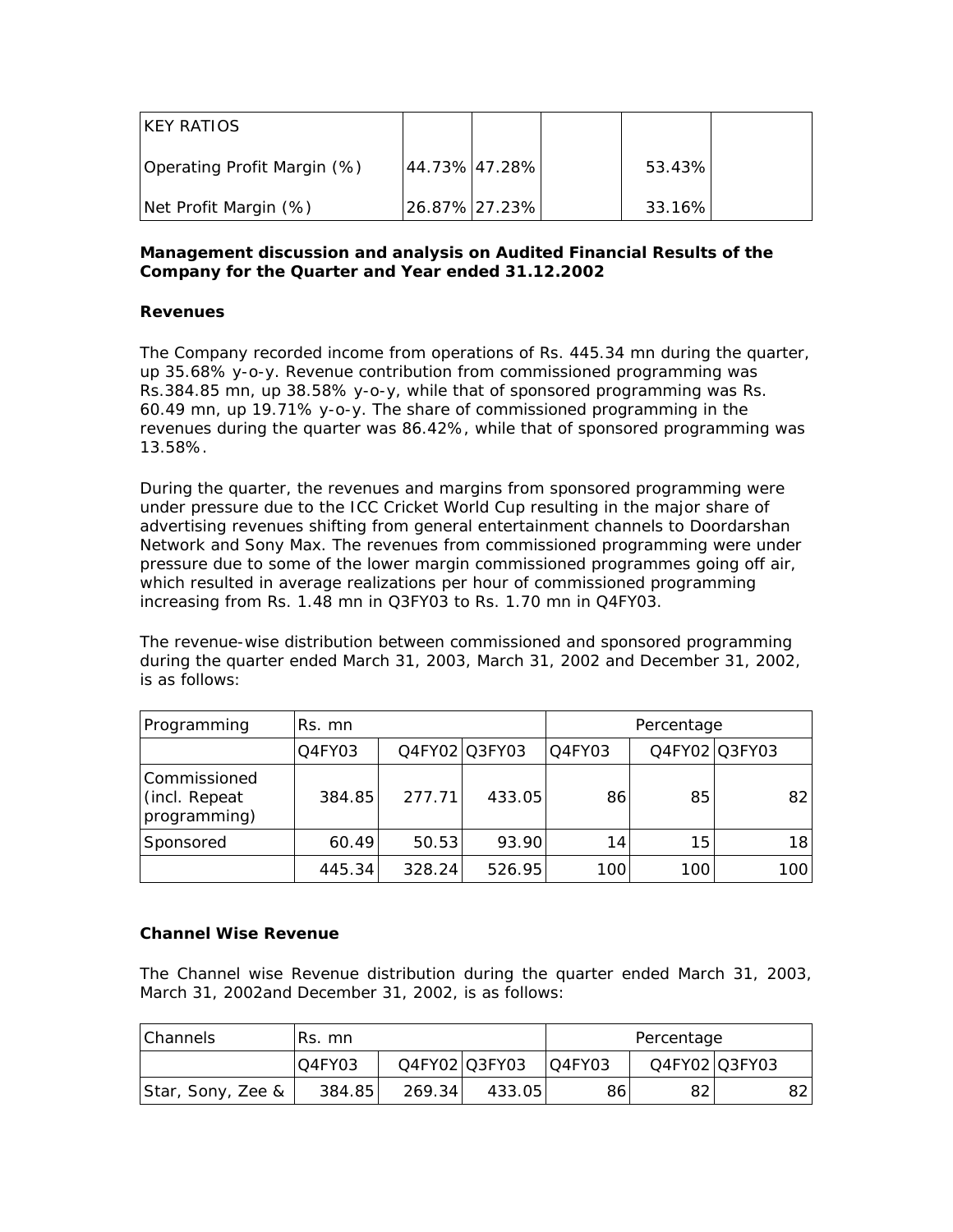| Sahara            |        |        |        |     |     |                |
|-------------------|--------|--------|--------|-----|-----|----------------|
| Sun               |        |        |        |     |     |                |
| Gemini            | 23.84  | 29.29  | 39.67  | 6   | 9   | 8 <sup>1</sup> |
| Udaya             | 36.64  | 15.89  | 54.23  | 8   | 5   | 10 I           |
| <b>DD Network</b> |        | 5.37   | -      |     |     |                |
| SABe TV           |        | 1.02   |        |     |     |                |
| Vijay TV          |        | 7.33   | -      |     |     |                |
|                   | 445.34 | 328.24 | 526.95 | 100 | 100 | 100            |

### **Programming Mix**

Commissioned & Sponsored Programs

The hour wise programming distribution during the quarter ended December 31, 2002, December 31, 2001and September 30, 2002, is as follows:

| Programming  | No. Of Hours |        |               |        | Percentage |                 |
|--------------|--------------|--------|---------------|--------|------------|-----------------|
|              | Q4FY03       |        | Q4FY02 Q3FY03 | Q4FY03 |            | Q4FY02 Q3FY03   |
|              |              |        |               |        |            |                 |
| Commissioned | 226.50       | 235    | 292.50        | 57     | 66         | 64 l            |
| Sponsored    | 173          | 120.50 | 1681          | 43     | 34         | 36 <sub>l</sub> |
| Totall       | 399.50       | 355.50 | 460.50        | 100    | 100        | 1001            |

## **Other Income**

The Other Income during the quarter was Rs. 14.05 mn against Rs. 20.48 mn in the corresponding quarter in the previous year. The other income has come down due to the Company's decision of switching the mutual fund investments from dividend option to growth option, since the dividend income has become taxable with effect from  $1<sup>st</sup>$  April, 2002.

## **Other Expenses**

The other expenses have gone up significantly to Rs. 33.27 mn as against Rs. 18.91 mn in the corresponding quarter in the previous year due to the bad debts to the extent of Rs. 1.38 crores being written off during the quarter.

### **Dividend**

The Board of Directors recommended a final dividend of Rs. 1.50 per share (75% on par value of Rs. 2 per share) for the year ended  $31<sup>st</sup>$  March, 2003, amounting to Rs. 77.27 mn. Including the interim dividend of Rs. 1.50 per share (75% on par value of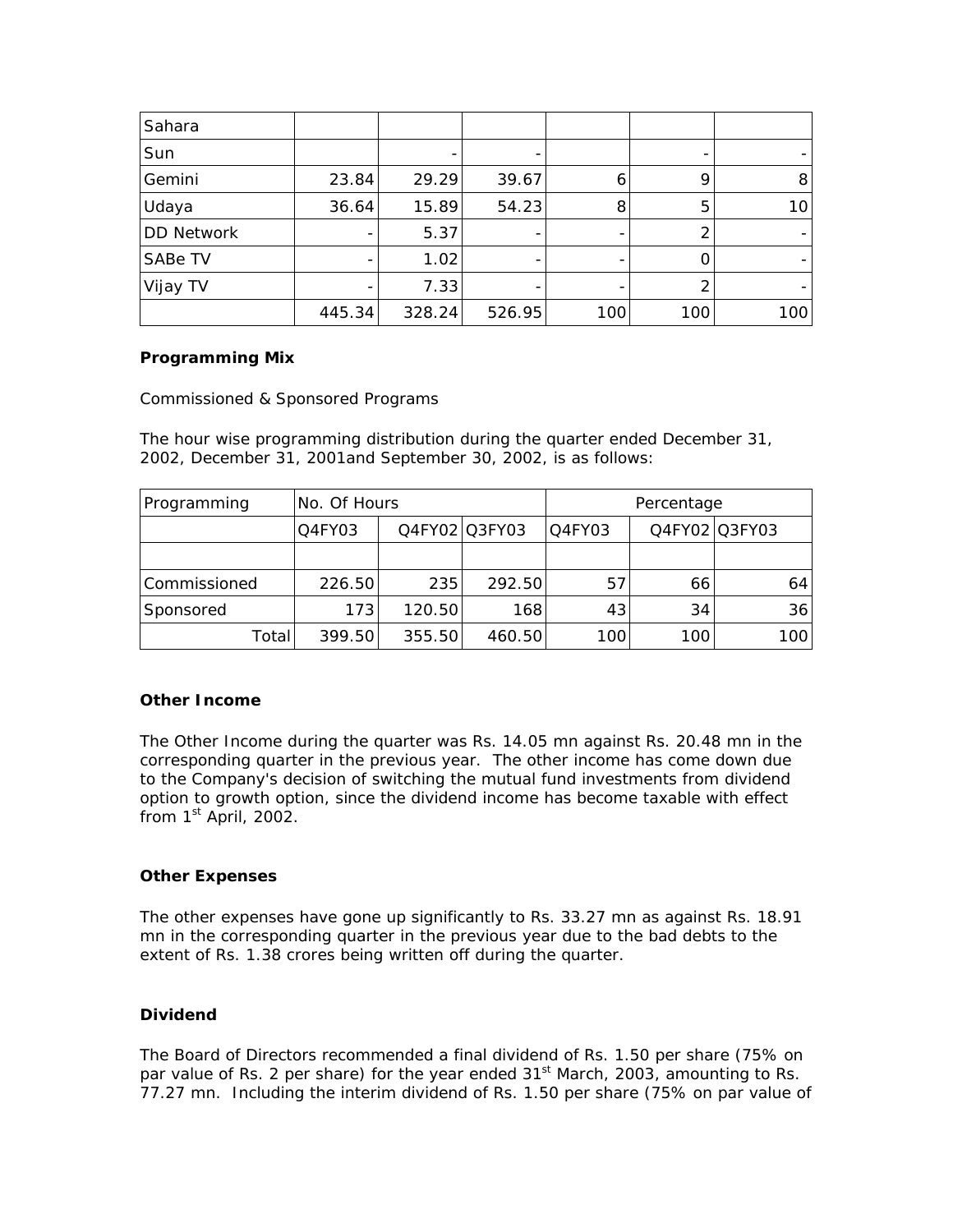Rs. 2 per share) amounting to Rs. 77.27 mn, the total dividend recommended for the year is 3 per share (150% on par value of Rs. 2 per share) amounting to Rs. 154.55 mn.

### **Gross Block**

The Company's gross block increased from Rs. 190.35 mn in FY02 to Rs. 350.41 mn as on March 31 2003.

During the period, the Company invested over Rs. 140 mn in production / postproduction equipments and construction of the state-of-the art studios in order to meet the increased programming requirements and further improve the quality of programming

The above investments will lead to substantial improvement in operational efficiencies as well as higher production values and also give the Company a significant cost and quality advantage over competition.

#### **Investments**

As on 31.03.2003, the Company's investments were at Rs. 486.92 mn. The Company invested surplus funds in debt mutual funds and high quality debt paper with the principal aim of safety *The market value of investments as on 31.03.2003 was Rs. 511.23 mn.*

#### **Debtors**

#### **Inventories**

#### **Loans and advances**

#### **Change in Programming during the quarter**

• The Company launched following serials during the quarter ended  $31<sup>st</sup>$  March, 2003

| <b>Serial</b>                 | IChannel   | <b>Frequency</b> |
|-------------------------------|------------|------------------|
| <b>IKante Kuturune Kanali</b> | lGemini TV | 5 Days           |
| IKahani Terrii Merrii*        | Sony TV    | 4 Days           |

• The Following serials of the Company went off air during the quarter ended 31st March, 2003.

| Serial               | <b>IChannel</b> | <b>Frequency</b> |
|----------------------|-----------------|------------------|
| Kuchh Jukhie Palkain | Sony TV         | 4 Days           |
| Kohi Apna Sa         | Zee TV          | 4 Days           |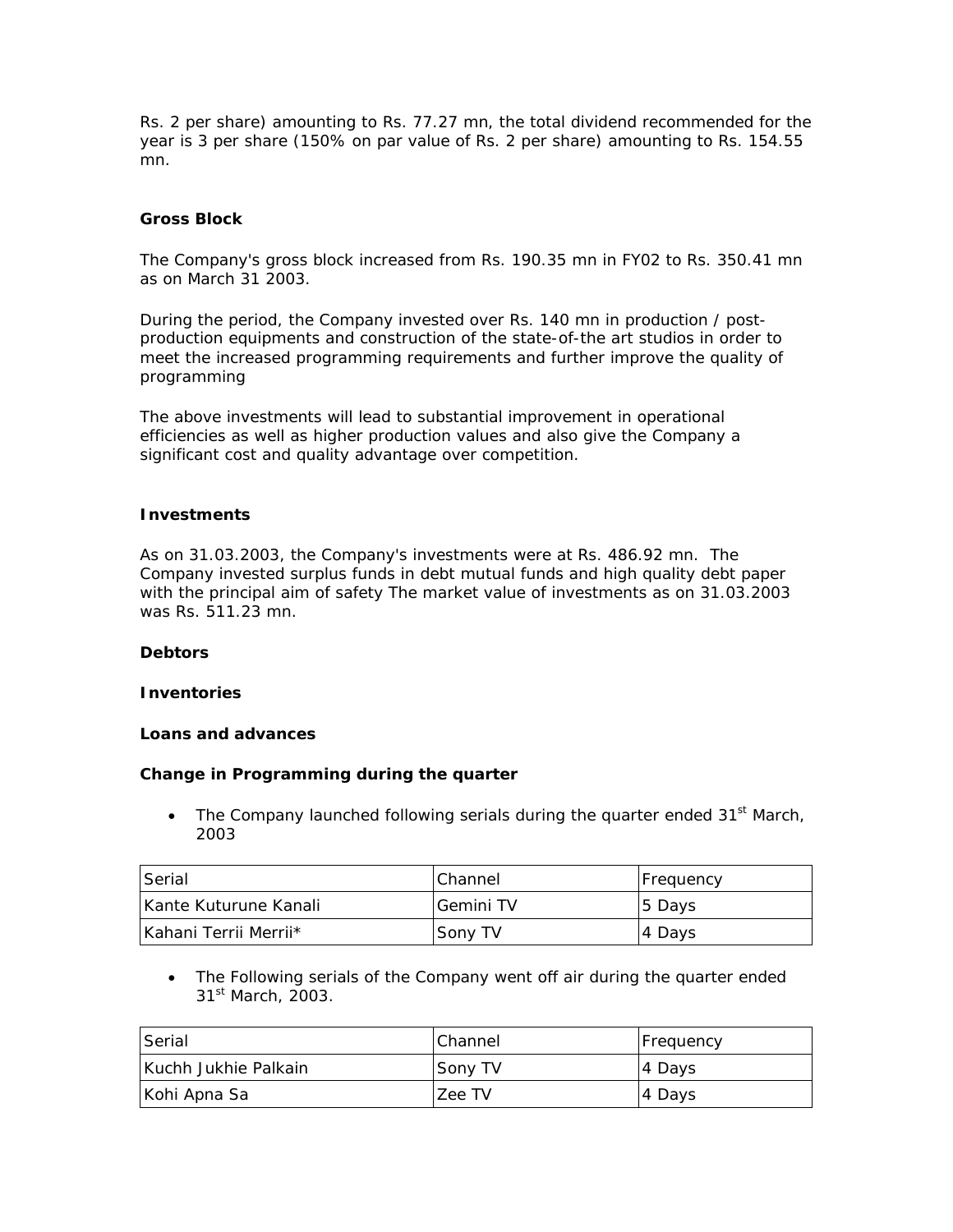| <b>Kutumb</b>   | lSonv TV  | 4 Days  |
|-----------------|-----------|---------|
| <b>Kammal</b>   | Zee TV    | 14 Davs |
| Pavithrabandham | Gemini TV | 5 Days  |

## **Serials on air**

• As on 31.3.2003 the following 15 serials of the Company were on air on various channels.

| Serial                                   | Channel   | Frequency | <b>TRPS</b> | Top TRPs on<br>the same<br>channel |
|------------------------------------------|-----------|-----------|-------------|------------------------------------|
| Sponsored Serials (32 Shows)             |           |           |             |                                    |
| Kante Kuturune Kanali                    | Gemini TV | 5 Days    | 17.66       | 21.92                              |
| KkalavariKkodalu                         |           | 5 Days    | 18.48       |                                    |
| Kavaludaari                              | Udaya TV  | 5 Days    | 11.38       | 13.34                              |
| Kannadi                                  |           | 5 Days    | 7.51        |                                    |
| Kshana Kshana                            |           | 5 Days    | 4.58        |                                    |
| Kapi Cheshte                             |           | 2 Days    | 8.38        |                                    |
| Kumkuma Bhagya**                         |           | 5 Days    |             |                                    |
| Commissioned Serials (31 Shows)          |           |           |             |                                    |
| Kyunki Saas Bhi Kabhi<br><b>Bahu Thi</b> | Star Plus | 4 Days    | 12.08       | 12.83                              |
| Kahaani Ghar Ghar Kii                    |           | 4 Days    | 12.83       |                                    |
| Kaahin Kissii Roz                        |           | 4 Days    | 6.00        |                                    |
| Kasautii Zindagi Kay                     |           | 4 Days    | 12.71       |                                    |
| <b>Kkusum</b>                            | Sony TV   | 4 Days    | 2.89        | 2.89                               |
| Kahani Terrii Merrii*                    |           | 4 Days    | 1.68        |                                    |
| Kya Hadsa Kya Haqueqat                   |           | 3 Days    | 2.3         |                                    |
| Kahi To Milenge                          | TV        | 4 Days    | 0.25        |                                    |

*(Source – TAM Ratings for the week ended 18/01/03, Category – Female 15 Plus)*

*\* - serial going off air with effect from 22/5/03, \*\* - serial went on air with effect from 12/5/03*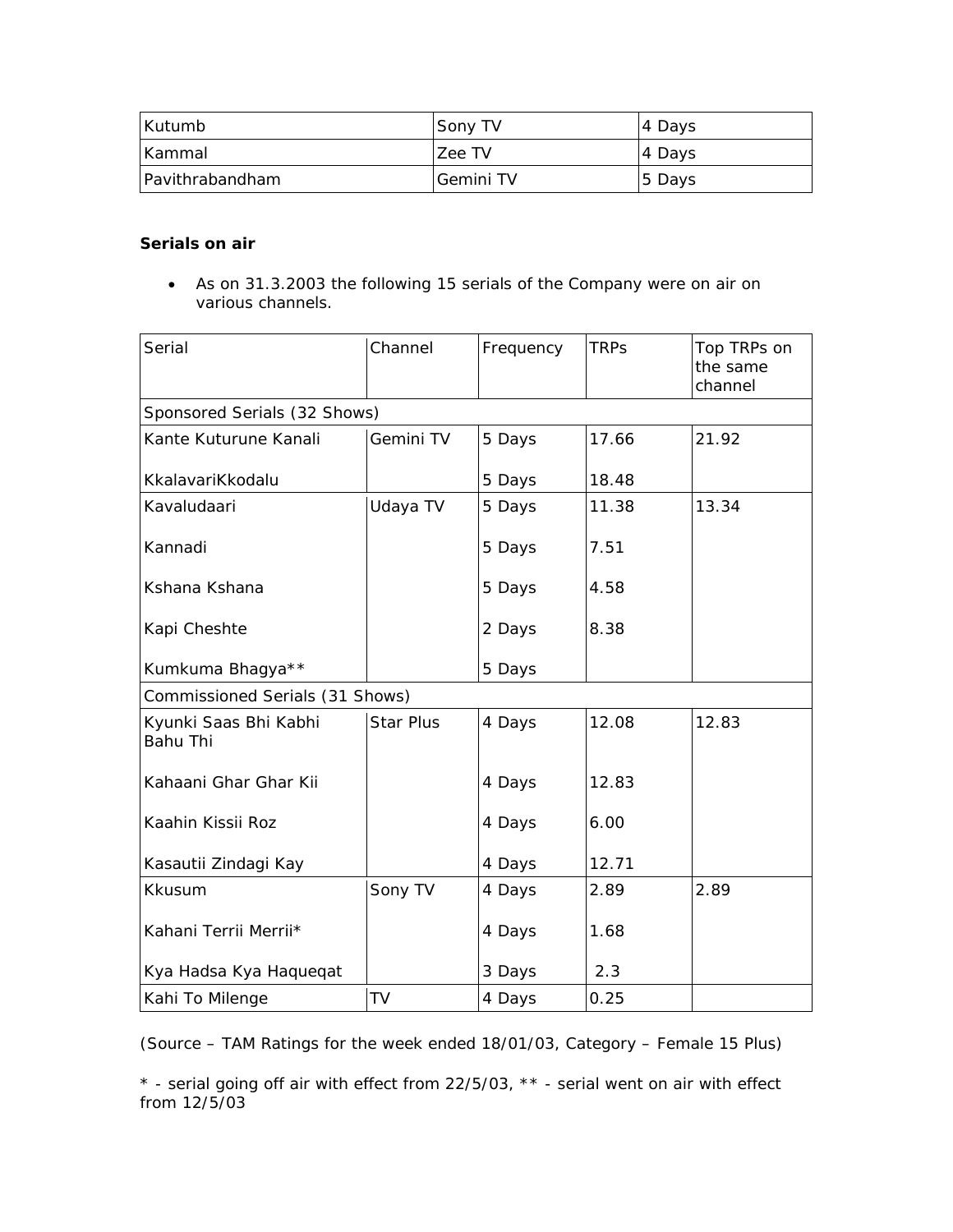# **Forthcoming Launches**

The Company has lined up series of new launches during the second quarter on the major satellite channels. The announcement in this connection will be made very shortly on the telecast dates of the new launches being finalized.

| Particulars                                 | As at<br>March 31, 2003 | As at<br>March 31, 2002 |
|---------------------------------------------|-------------------------|-------------------------|
| Sources of Funds                            |                         |                         |
| Shareholders' Funds                         |                         |                         |
| Equity share capital                        | 103.03                  | 103.03                  |
| Reserves and surplus                        | 961.40                  | 558.51                  |
| Total                                       | 1064.43                 | 661.54                  |
| Application of Funds                        |                         |                         |
| <b>Fixed Assets</b>                         |                         |                         |
| <b>Gross Block</b>                          | 350.41                  | 190.35                  |
| Less: Depreciation                          | 58.22                   | 15.99                   |
| Net Block                                   | 292.19                  | 174.36                  |
| Investments                                 | 486.93                  | 243.98                  |
| <b>Current Assets Loans and Advances</b>    |                         |                         |
| Inventories                                 | 46.92                   | 35.36                   |
| <b>Sundry Debtors</b>                       | 356.70                  | 216.04                  |
| Cash and Bank balances                      | 12.26                   | 33.52                   |
| Loans and Advances                          | 92.94                   | 91.48                   |
|                                             | 508.82                  | 376.40                  |
| Less: Current Liabilities and<br>Provisions |                         |                         |
| <b>Current Liabilities</b>                  | 100.98                  | 82.95                   |
| Provisions                                  | 92.16                   | 47.04                   |
| Total                                       | 193.14                  | 129.99                  |
| <b>Net Current Assets</b>                   | 315.68                  | 246.42                  |
| Deferred Tax Asset / (Liability)            | (303.69)                | (128.12)                |
| Miscellaneous Expenditure                   |                         | 9.60                    |

## **Balance sheet** (Rs. in mn)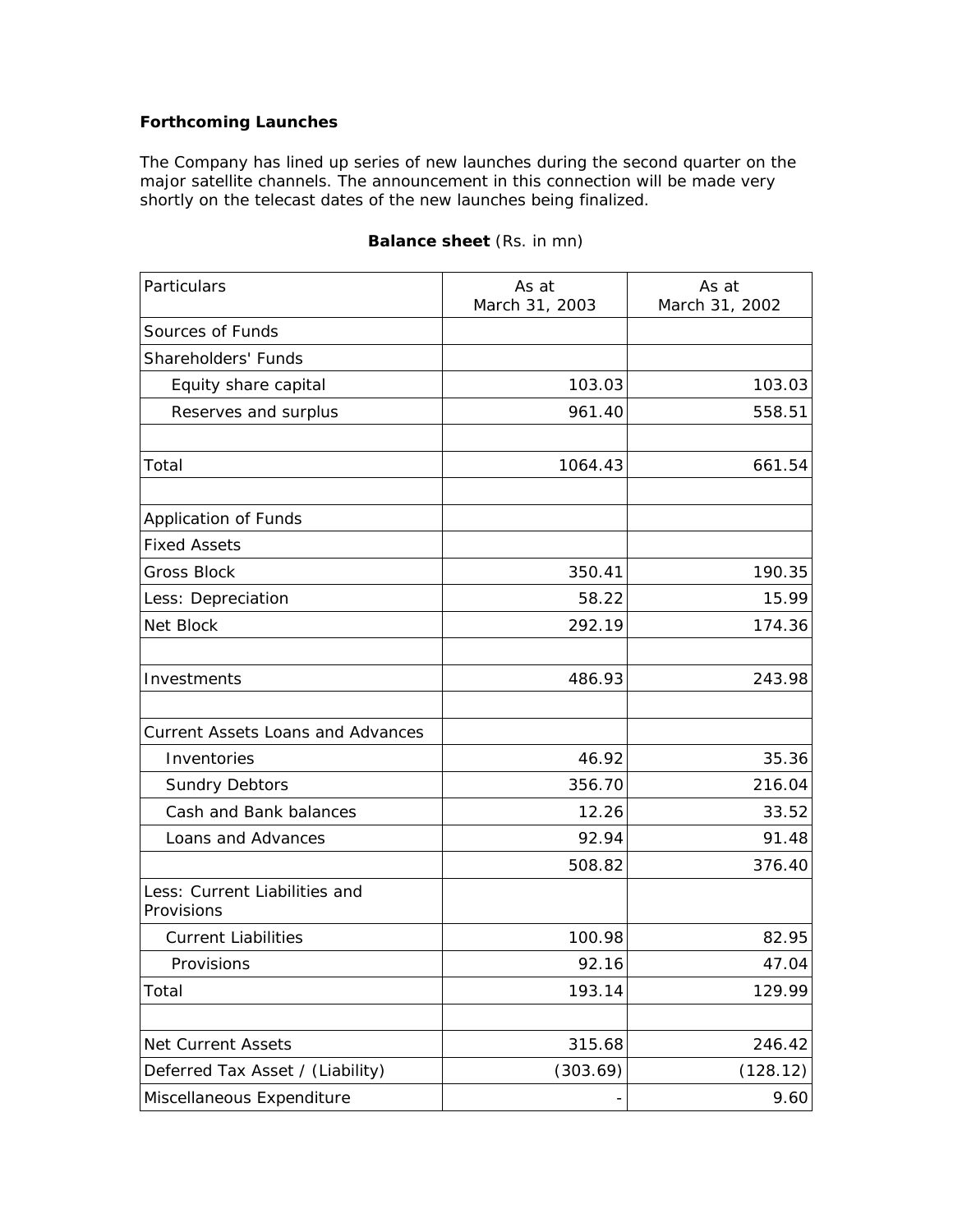| Total | 1064.43 | 661.54 |
|-------|---------|--------|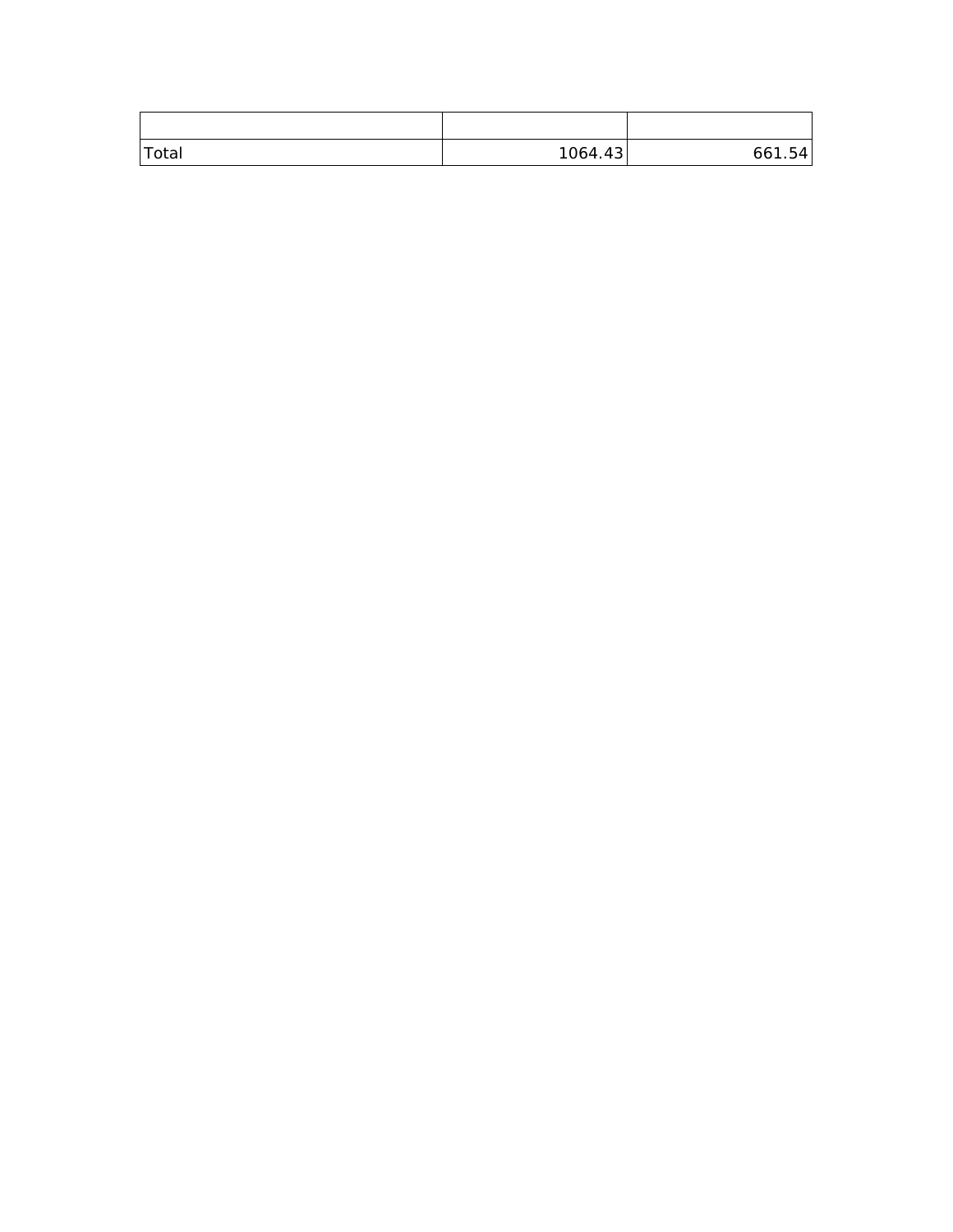|    | <b>PARTICULARS</b>                                        | 31.03.03 | 31.03.02 |
|----|-----------------------------------------------------------|----------|----------|
| Α. | Cash flow from Operating Activities                       |          |          |
|    | Net Profit Before Taxation                                | 905.20   | 476.82   |
|    | Adjustments for                                           |          |          |
|    | Depreciation                                              | 42.43    | 10.66    |
|    | Bad debts written off                                     | 13.84    | 0.72     |
|    | Loss/(profit) on sale of Fixed Assets (Net)               | 0.84     | 4.20     |
|    | Diminution in carrying value of long term investments     | 0.32     | 5.02     |
|    | Profit on sale of long term investments                   | (11.28)  |          |
|    | Excess provision written back                             | (2.27)   |          |
|    | <b>Interest Expenses</b>                                  | 0.59     | 0.39     |
|    | Interest & Dividend Income                                | (1.09)   | (27.99)  |
|    | Preliminary expenses written off                          | 0.02     | 0.00     |
|    | Deferred revenue expenditure written off                  | 9.58     | 31.39    |
|    | OPERATING PROFIT BEOFRE WORKING CAPITAL<br><b>CHANGES</b> | 958.19   | 501.22   |
|    | Adjustments for changes in working capital                |          |          |
|    | <b>Sundry Debtors</b>                                     | (154.97) | (82.08)  |
|    | Inventories                                               | (11.56)  | 14.35    |
|    | <b>Sundry Creditors</b>                                   | 20.30    | 5.98     |
|    | Cash generated from operations                            | 811.96   | 439.46   |
|    | Income Tax paid                                           | (337.60) | (134.45) |
|    | Net Cash Flow from Operating Activities                   | 474.36   | 305.01   |
| Β. | Cash Flow from Investing Activities                       |          |          |
|    | Purchase of Fixed Assets                                  | (161.91) |          |
|    | Sale of Fixed Assets                                      | 0.81     | (77.23)  |
|    | Purchase of Investments                                   | (519.87) | (236.40) |
|    | Sale of Investments                                       | 287.87   | 231.87   |
|    | Income from Investments                                   | 1.09     | 1.00     |
|    | Net Cash used for Investing Activities                    | (392.00) | (245.23) |
|    |                                                           |          |          |
| С. | Cash Flow from Financing Activities                       |          |          |
|    | Interest paid                                             | (0.59)   | (0.38)   |
|    | Dividend paid                                             | (103.03) | (45.42)  |
|    | Net Cash Flow from Financing Activities                   | (103.62) | (45.80)  |